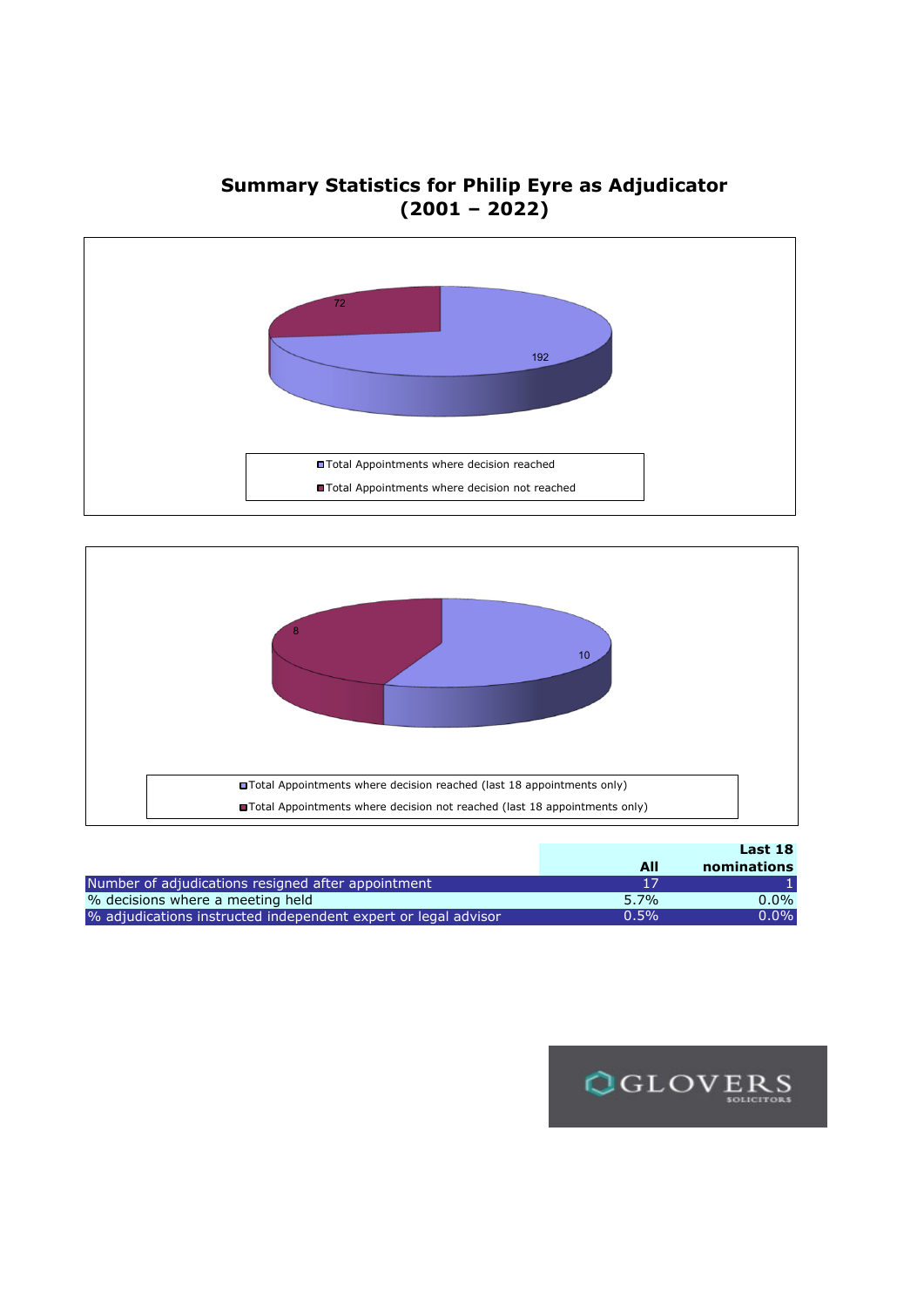

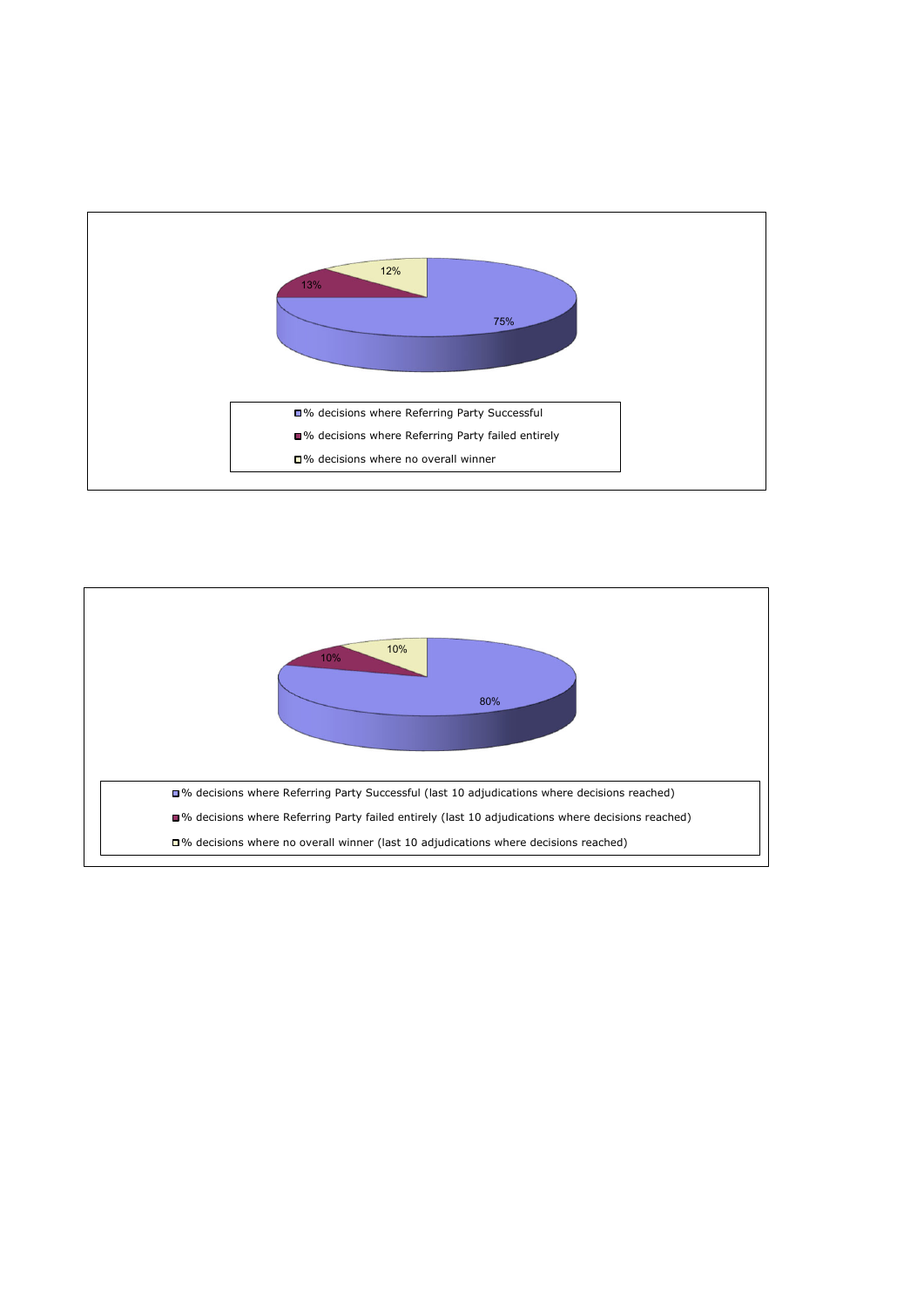



|                                                                  |       | Last 10 (where<br><b>Decision</b> |
|------------------------------------------------------------------|-------|-----------------------------------|
|                                                                  | All   | reached)                          |
| Average hourly rate                                              | £279  | £290                              |
| % of decisions where made a split fees award                     | 21.4% | 10%                               |
| Number of decisions considered at enforcement hearing            |       |                                   |
| Number of decisions enforced following hearing                   | 4     |                                   |
| Number of decisions superseded by final determination of dispute |       |                                   |
| % decisions slips corrected                                      | 6.8%  | 10.0%                             |